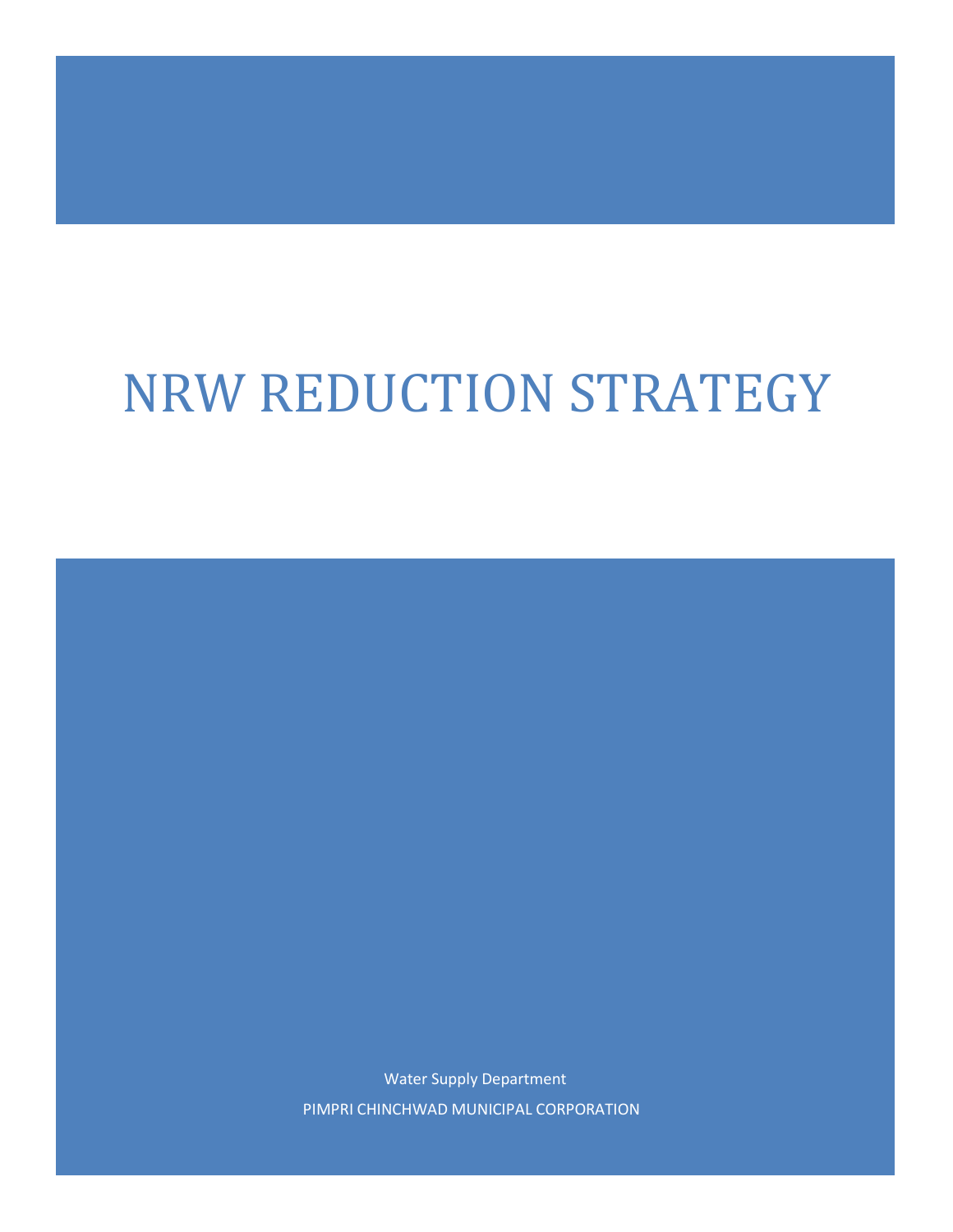## PIMPRI CHINCHWAD MUNICIPAL CORPORATION

## NRW REDUCTION STRATEGY

### 1. PREAMBLE : :

Potable water is becoming scarcer; often making it more energy intensive to procure. More energy is required to pump water to greater distances and from deeper depth in the ground. This alarming situation and ever increasing population has cautioned everybody to conserve the available water resources and adapt oneself to optimum use of available water. The water supply, as an essential commodity, has to be looked upon from demand side as well as supply side. The urban local bodies, which form the supply side, will have to play a vital role in managing this often-scarce resource. As global urbanization continues, they have the complex task of cost effectively providing water to keep cities functioning. Further in the process of improving overall water system efficiency, energy & water consumption have to be viewed as linked inputs rather than viewing them as separate and unrelated. On the other hand, the demand side which consists of consumers have to be made aware of the present situation of the available water resources, necessary habitual changes required to be made by adopting various means of water conservation, optimal use of available water, re-use and recirculation of waste water for some activities, frequent inspection and rectification of home appliances to reduce leak & wastage, restricted use of appliances requiring more water, etc.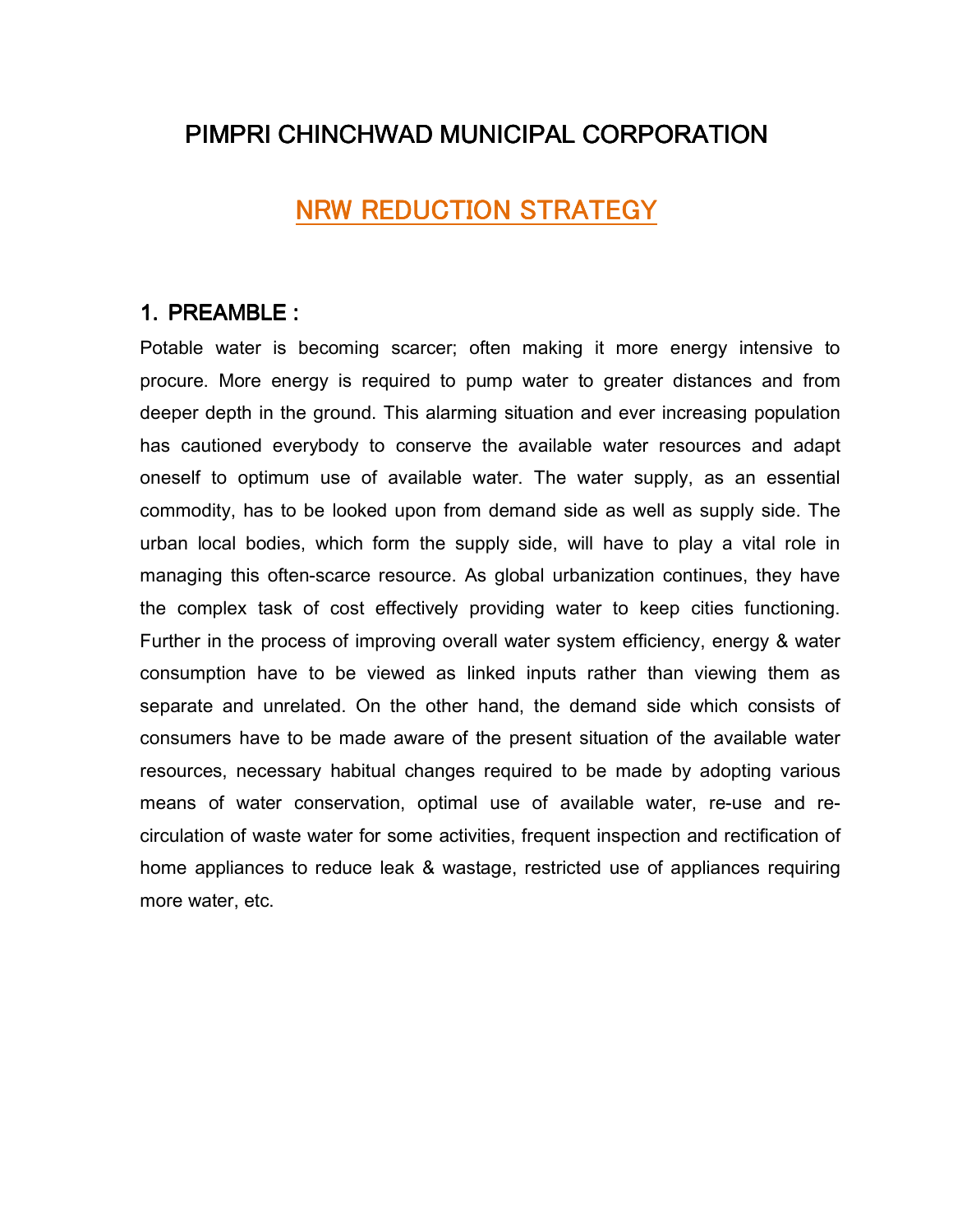## 2. PCMC's EXISTING WATER SUPPLY SYSTEM :

- The existing water supply to the Pimpri-Chinchwad city is managed by Pimpri-Chinchwad Municipal Corporation (PCMC). Main source of the Pimpri-Chinchwad water supply system is Pawana dam which is 35 kilometers away from the city and is in the West direction. There is a pick up weir (Ravet-Punavale) on downstream side of the dam.
- Water is pumped from the pickup weir at Ravet-Punavale dam and conveyed to water treatment plant by three mild steel (MS) pipe pumping mains (1053 mm for 228 MLD, 1165 mm for 100 MLD and 1400 mm 100 MLD). Treated water is pumped to Master Balancing Reservoirs (MBR) at WTP site and then transmitted by pumping/gravity through the transmission mains of 188 kms to more than 85 Elevated Service Reservoirs (ESR's) in the city.
- This water from the ESR's is distributed through the distribution network of length of 1800 km. The system presently covers almost 100% of the developed areas including the slums. The newly added areas are currently being catered to by tanker supply. The distribution system in the city is based on both gravity and pumping.
- The distribution system in the city is based on the division of the entire city into two distinct parts on the basis of its topography, created by the ridge running in the east-west direction. Gravity Zone, comprising areas south of the ridge and sloping towards Pawana river. Pumping Zone, comprising areas north of the ridge and sloping towards the Indrayani river.
- There are total 1,41,716 service connections in entire PCMC area as per details shown in Table below;

| Category                        | Number   |
|---------------------------------|----------|
| <b>Total Connections</b>        | 1,41,235 |
| <b>Metered Connections</b>      | 1,31,516 |
| Un-metered Connections          | 2,862    |
| <b>Slum Connections</b>         | 6,857    |
| <b>Non Domestic Connections</b> | 4,003    |

#### Table No. 1. Details of House Connections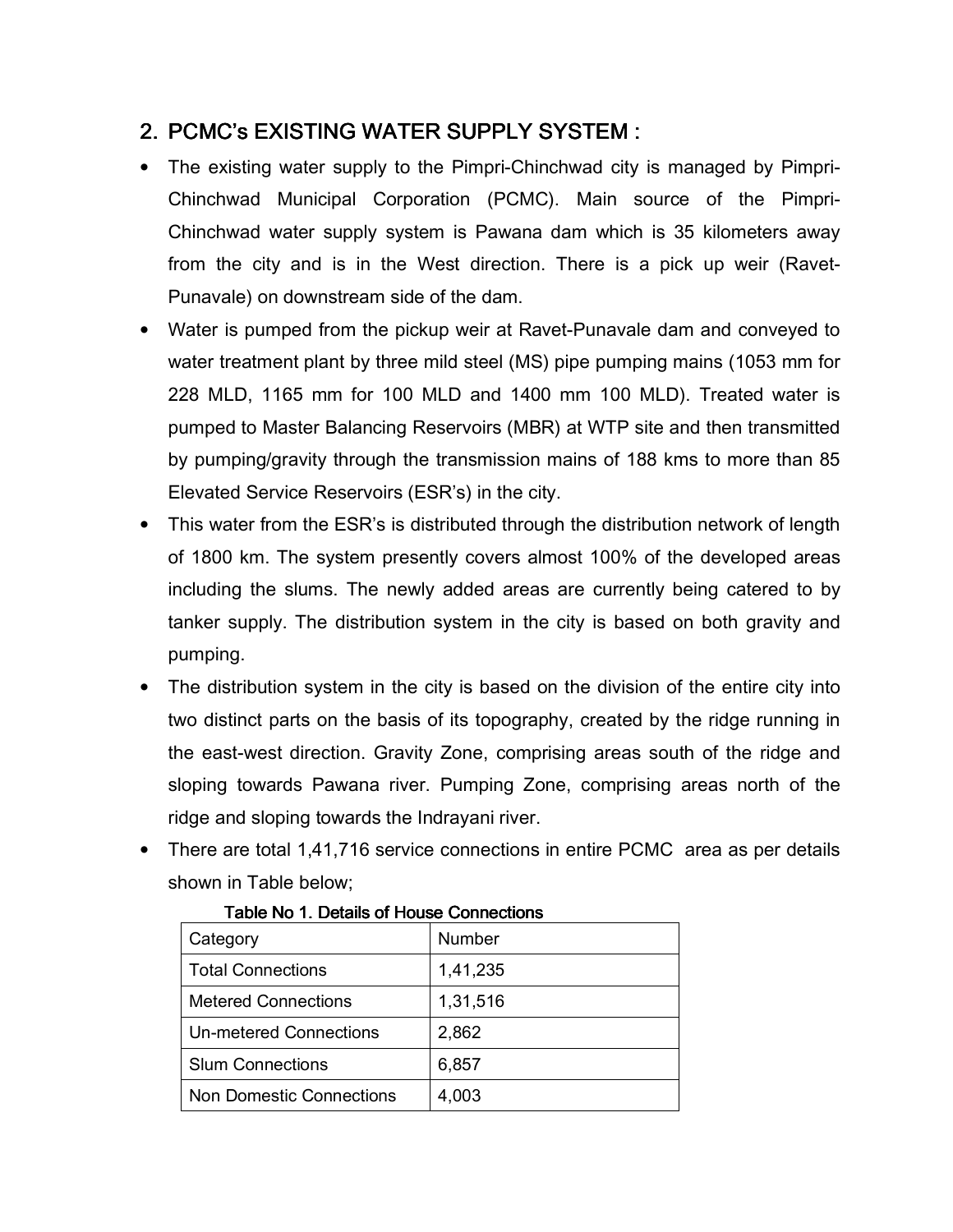## 3. NON REVENUE WATER (NRW) :

#### • What is Non-Revenue Water (NRW)?

The difference between the amount of water put into the distribution system and the amount of water billed to customers is known as Non-Revenue Water (NRW). NRW is made up of real losses and apparent losses. Real losses occur in distribution systems, service connections, bursts and storage tanks (including overflow). Apparent loss includes meter and record inaccuracies and unauthorized water uses such as theft and unauthorized connections authorized unmetered uses can also be considered as one of the components of NRW.

• The service level benchmark for NRW is 20%. There is considerable scope for reduction of NRW in almost all cities of the country. Though reduction of NRW is a very big challenge, there have been examples of successful reduction of NRW.

#### **Different Elements of NRW Reduction Strategy identified are :-**

- o Water Audit & Water Balance
- o 24x7 Water Supply
- o District Metered Area (DMA)
- o Supervisory Control & Data Acquisition (SCADA)
- o Network Mapping
- o Leakage Mapping
- o Regularization of Public Stand Posts (PSP)
- o NRW Cell
- o Capacity Building
- o Tariff Structure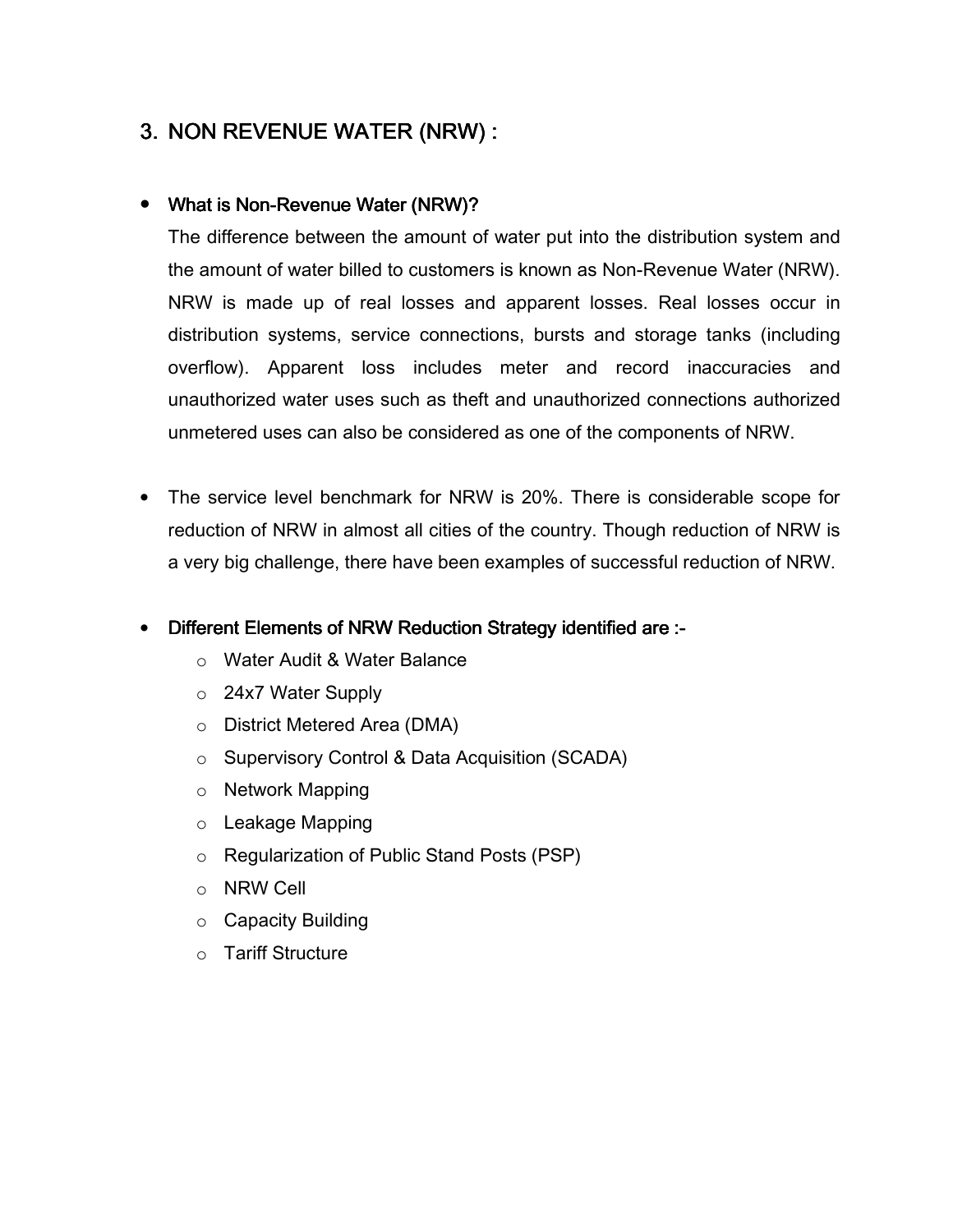## 4. PCMC's NRW REDUCTION STRATEGY :

#### • 24 X 7 Continuous Pressurized Water Supply Project

Pimpri Chinchwad Municipal Corporation has planned to undertake the prestigious project of Converting existing Intermittent Water Supply System to Continuous Pressurized 24x7 Water Supply System for the entire city.

In the first phase, PCMC has proposed to convert intermittent water supply system to continuous (24x7) water supply system in the 40% area covering a population of about 8 lakhs. The improvement work will be executed under JnNURM sanctioned funding for indicative project cost of Rs. 143 Crore for the selected 40% project area of PCMC. The area is so selected that there is enough storage and no new tanks are required to be constructed. The project would aim at improving Technical & Commercial efficiencies and upgrading existing intermittent supply for continuous pressurized water supply & reduction in non revenue water & demand management to bring down the gross water consumption as per the norms. At present, the selection of Operator for the said project is in its final stages.

In the second phase, a project under water supply for 100% Coverage and Reduce NRW has been sanctioned for PCMC under Central Government's AMRUT Mission. PCMC plans to undertake this project wherein the final objective of the project shall be to convert intermittent water supply system in the remaining 60% area of PCMC to continuous (24x7) water supply system. At present, Detailed Project Report for the said project is being prepared.

## • Components included in the 24x7 Water Supply Project (40% Area) for achieving NRW Reduction : :

- o Setting up correct zones for each ESR / GSR: Operational zones are demarcated with respect to ESR/ GSR's capacity and serviceability.
- o Setting up District Metering Areas (DMA): District Metering Areas are set up for each correct operational zone for the number of customers between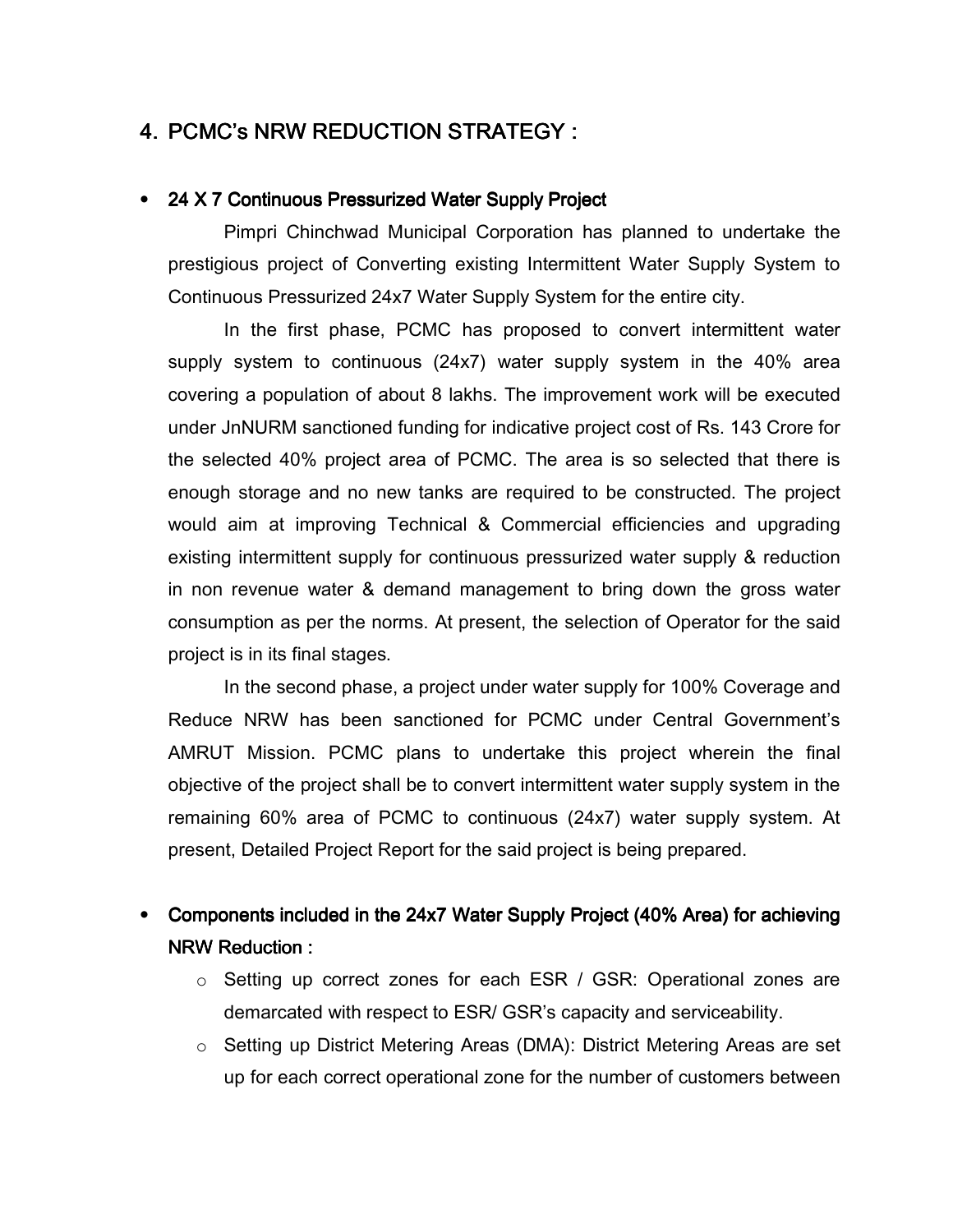500 to 2000. These DMA's shall be made hydraulically discrete (isolated) by carrying out zero pressure tests. Flow into the each DMA shall be metered and continuously monitored. Also, Pressure Control Valve's (PRV's) shall be installed at more than one point as per the site requirements. Analysis of water flow and pressure, particularly in the night when most users are not drawing water will enable Leakage Specialists to identify leakages and calculate the level of leaks in that particular DMA.

- o Detailed survey and investigations of transmission and distribution network shall be carried out. The entire Transmission and Distribution Network shall be mapped by using GIS Mapping tool and this shall facilitate to carry out effective and accurate Hydraullic Modelling of the entire system. Out of the total selected area of distribution pipe network, a few kilometers of pipeline shall be replaced. Thus, after replacement, NRW can be brought down considerably as the pipes will be new with good joint system.
- o House service connections: All house service connections shall be replaced by using MDPE pipe. It is a known fact that more than 50% of the leaks appear from Service Connection, old discontinued connections and leaks at ferrule points. Also, the service connections are made of Galvanized Iron (GI) pipes which have effective life of less than 15 years depending upon the soil condition in which it is laid. The age of connections in the maximum PCMC area is more than 15 years which would mean that many of the service pipes have live their life and need replacement. Thus, this House Service Replacement program will amount to a huge NRW Reduction.
- o Bulk and consumer metering: Bulk meters shall be installed with a provision of creating a graph of minimum net night flow V/s. hours by sending SMS to the control room.
- o Leak identification: Identify the leakage areas by conducting step tests and gathering data from the data loggers. Exact location of leak spots shall be